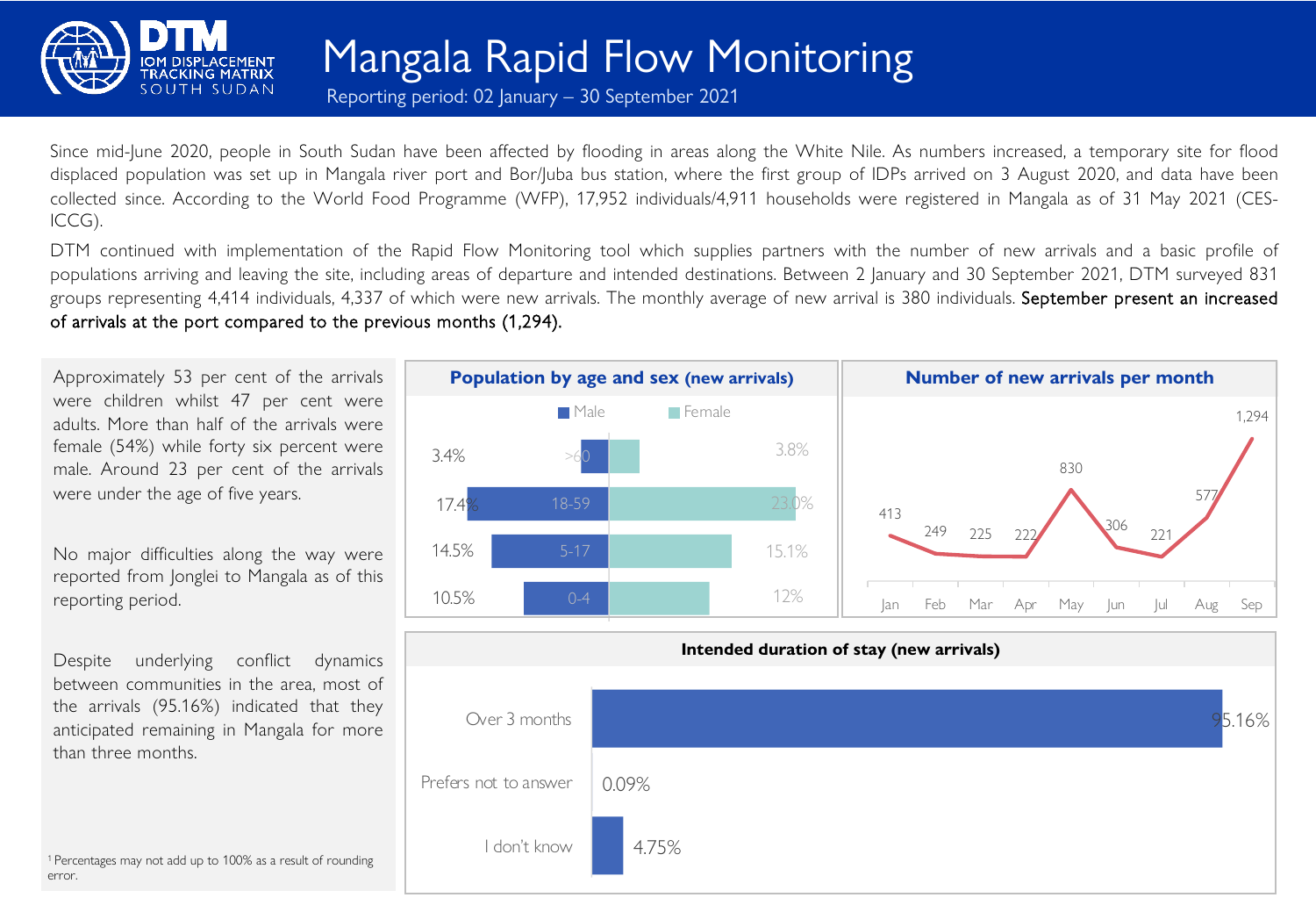

# Mangala Flow Monitoring Reporting period: 02 January – 30 September 2021



The vast majority (99.8%) of IDPs indicated flooding as the main reason of their displacement.

Nearly half of the interviewed new arrivals started their journey in Twic East (49%) followed by Bor South (37%) with twelve percent arriving from Duk (see the map with main areas of departure) and fourteen per cent arriving from other locations in Jonglei.

Most of new arrivals reported having made a transit stop to Twic East County during their journey to Mangala.

Boats were the major mode of transportation used by 67 per cent of IDPs whilst the other 32 per cent used taxis or private cars and 1 per cent used buses.



**Means of transport (new arrivals)**